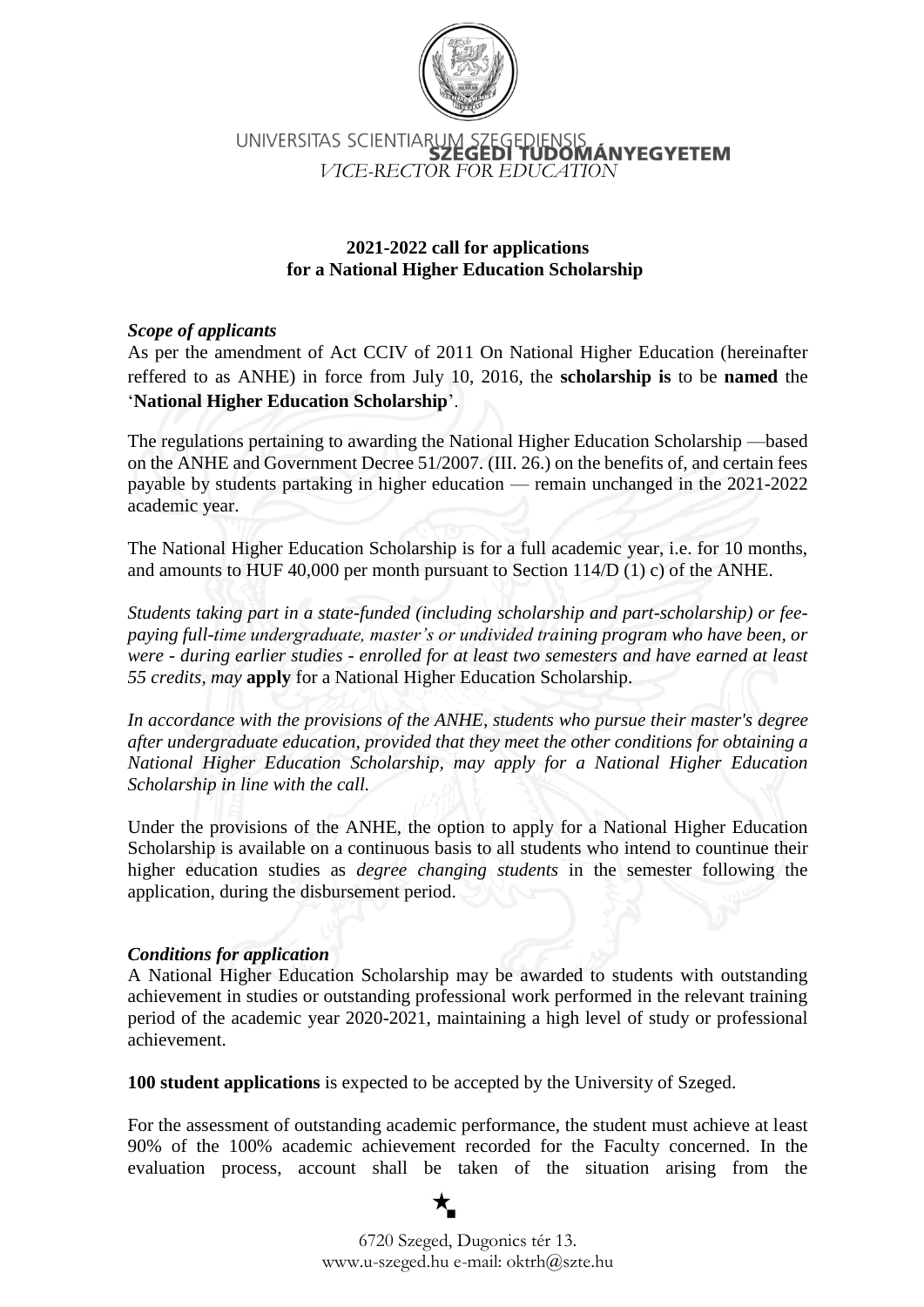presence/attendance restrictions due to the nationwide health emergency. The consequences of the new study schedule should also be taken into account for the 100% academic performance established for the faculty.

In addition, performance concerning social life, sports, and other activities may be included in the assessment of overall student performance to an extent not exceeding 10%

Overall student performance is established on the basis of study achievement, professional output and, at the discretion of the Faculty, performance of the student in areas related to social life, sports, and other activities.

Evaluation of the applications received will proceed in line with the provisions of the Regulation of the University of Szeged on Awarding a National Higher Education Scholarship (hereinafter referred to as Regulation):

enrolling for and failing to complete a compulsory course during the application period (academic year 2020-2021) is considered an exclusion criterion. Courses cancelled by central (faculty) decision due to the health emergency and courses subjects to be completed as a replacement course must not be taken into account as exclusion criterion.

- a student regarding whom an effective disciplinary decision has been passed may not apply for a National Higher Education Scholarship during the effect of that decision.

#### *Disbursement of the scholarship*

A scholarship awarded for the academic year 2021-2022 may be disbursed only during the academic year 2021-2022. In case a student completes studies – in line with the training period – in an odd academic semester (i.e. at the end of the first, autumn semester of the academic year 2021-2022), he or she will be entitled to receive scholarship only if he or she continues studies in the following semester (i.e. in the second, spring semester of academic year 2021-2022).

In the event of the termination or suspension of student status as foreseen in Article 45 and Section (1) and (3-4) of Article 59 of the ANHE, the student may not receive the National Higher Education Scholarship any longer. An exception shall be made if, following the termination of the student status, the student establishes a new student status in the academic year 2021/2022 in accordance with paragraph (3) of Article 10 of Government Decree 57/2007 (26.III.).

#### *Application procedure*

The deadline for submitting student applications for a National Higher Education Scholarship is **6th July 2021 (Tuesday), 11:59 p.m.**

#### **Applications must be submitted by filling in the application form. The application form is valid only together with a detailed and validated evaluation of the institution.**

**Applications for a National Higher Education Scholarship may be submitted only electronically, via the Modulo website [\(https://modulo.etr.u-szeged.hu\)](https://modulo.etr.u-szeged.hu/), by filling in the application form and attaching the enclosures.** (The location of submission is the virtual office named University of Szeged.)